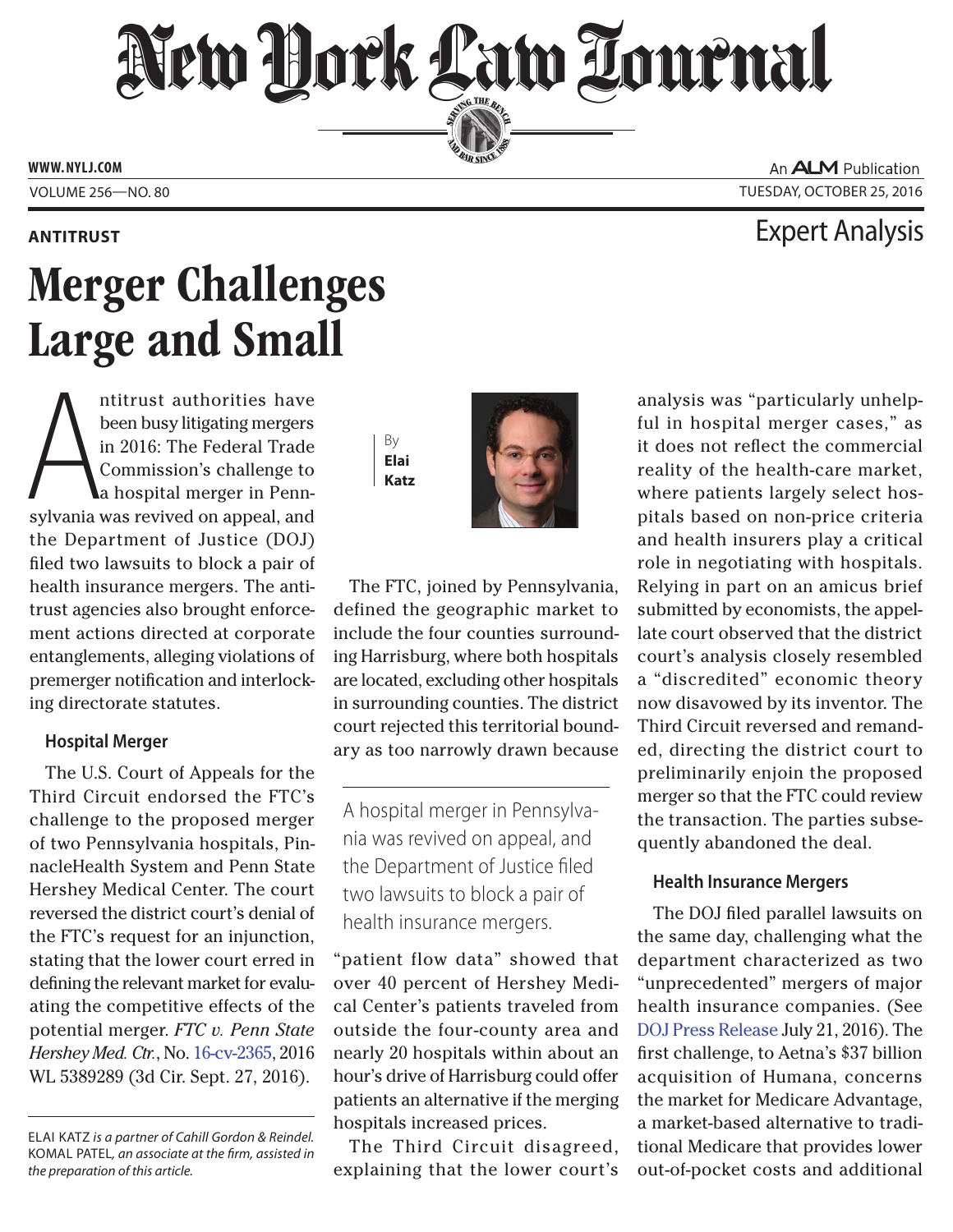coverage in exchange for using a network of doctors and hospitals. *U.S. v. Aetna*, No. [16-cv-01494](https://www.justice.gov/opa/file/877881/download) (D.D.C. July 21, 2016).

Traditional Medicare does not limit services to a particular network, but can result in higher outof-pocket expenses. The DOJ alleged that the merger would substantially reduce competition in the market for Medicare Advantage plans by eliminating Humana, the nation's second-largest Medicare Advantage insurer, and by dampening the increased competition created by Aetna's "aggressive expansion" into the Medicare Advantage market over the last four years.

In support of limiting the relevant market to Medicare Advantage plans, DOJ asserted that if Medicare Advantage providers imposed a small but significant price increase, an insufficient number of seniors would switch to alternatives to make that price increase unprofitable. Aetna and Humana, however, contended that traditional Medicare products should have been included in the DOJ's relevant product market definition as they compete for customers with Medicare Advantage plans and, when considering the available alternatives in public and private markets together, the elimination of Humana would have little impact on competition. The DOJ also alleged that the merger will substantially reduce competition to sell commercial health insurance to individuals and families on the public exchanges in 17 local markets in Florida, Georgia and Missouri.

In a second complaint, the DOJ alleged that Anthem's proposed \$54 billion acquisition of Cigna would substantially reduce competition in the sale of health insurance to national accounts, large groups, and on the public exchanges, and would lessen competition for the purchase of health-care services from doctors, hospitals and other health-care providers. *U.S. v. Anthem*, No. [16-cv-01493](https://www.justice.gov/opa/file/877886/download) (D.D.C. July 21, 2016). Both cases are expected to proceed to trial in the next two months.

The mergers are challenged in separate complaints, involve distinct product and geographical markets, and were ultimately assigned to different judges. Yet the DOJ painted

The Justice Department conditionally approved the merger of the world's two largest brewing companies, Anheuser-Busch InBev (ABI) and SABMiller. Together they accounted for 74 percent of national beer sales and owned the top three brands, including Bud Light, Coors Light and Miller Lite.

the same picture, with identical allegations, at the beginning of both complaints: that the proposed mergers of four of "the big five" insurers was done "in a scramble to become even bigger," "will reshape the industry, eliminating two innovative competitors—Cigna and Humana—at a time when the industry is experimenting with new ways to lower healthcare costs." While each case must be analyzed independently, merger review necessarily involves predictions about the state of the market in the future, making it difficult to disregard consideration of other proposed transactions.

#### **Premerger Notification**

ValueAct, an investment manager, agreed to pay \$11 million to settle a government lawsuit charging that it violated premerger notification regulations. (See [DOJ Press Release](https://www.justice.gov/opa/pr/justice-department-obtains-record-fine-and-injunctive-relief-against-activist-investor), July 12, 2016). The enforcement action arises under the Hart Scott Rodino (HSR) Act, which requires purchasers of voting securities exceeding certain thresholds to notify the DOJ and FTC and observe waiting periods before completing the acquisitions to give the antitrust agencies an opportunity to review the transactions.

Acquisitions of not more than 10 percent of outstanding voting securities may be exempt from notification as long as they are made solely for the purpose of investment. DOJ claimed that when ValueAct purchased over \$2.5 billion in stock without submitting HSR notifications, it improperly relied on the investment-only exemption because it planned to take an active role in the investments.

ValueAct began purchasing shares of two of the three largest providers of oilfield services, Halliburton and Baker Hughes, shortly after the two companies announced their merger plans, which have since been abandoned. The DOJ alleged that ValueAct intended from the outset to influence business decisions of the companies and to improve the chances that the merger would close. *U.S. v. VA Partners I*, No. [16-cv-01672](https://www.justice.gov/atr/file/838076/download) (N.D. Cal. April 4, 2016). DOJ alleged that Value-Act reached out to both companies almost immediately after it began purchasing shares, and frequently